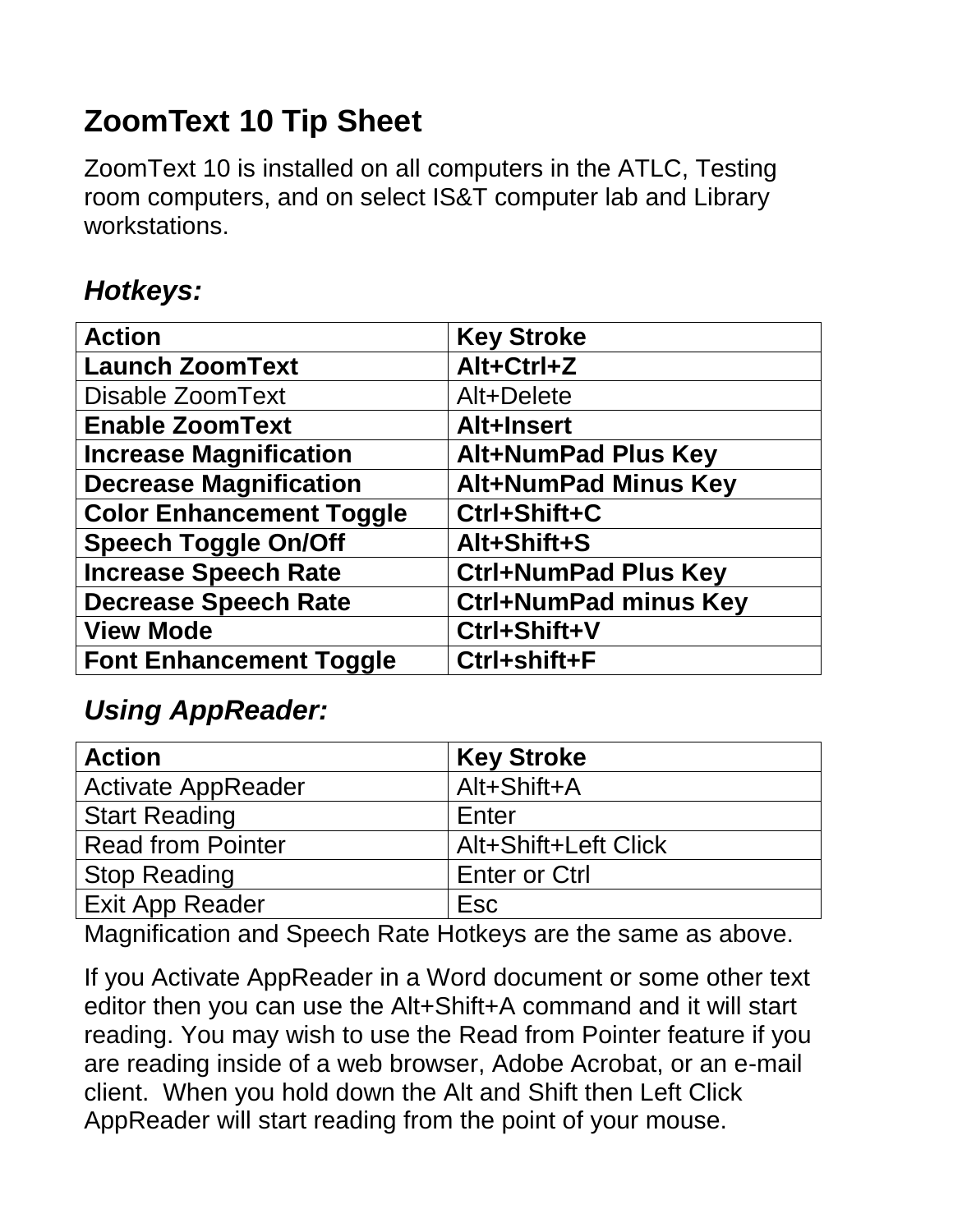AppReader will not read menus or edit boxes so when reading emails in Outlook click inside the message before using it.

AppReader does not work inside of Adobe Acrobat Reader when it opens inside of Internet Explorer. In order to read a PDF with AppReader you will need to open the PDF with Adobe Acrobat Reader outside of the Browser.

### *Background Reader*

| <b>Action</b>                   | <b>Key Stroke</b>  |
|---------------------------------|--------------------|
| <b>Read Selected Text</b>       | CapsLock+S         |
| <b>Read Text from Clipboard</b> | CapsLock+C         |
| Play / Pause                    | CapsLock+ENTER     |
| Restart (from the beginning)    | CapsLock+BACKSPACE |
| <b>Next Sentence</b>            | CapsLock+Right     |
| <b>Previous Sentence</b>        | CapsLock+Left      |
| <b>Show Toolbar</b>             | CapsLock+T         |
| Exit                            | CapsLock+Esc       |

The new reading feature in ZoomText 10 is the Background Reader. This tool lets you use your computer for other tasks while you are listening to the text from a document. When Background Reader is activated a toolbar opens with navigation and playback controls. You can start reading text from the Windows Clipboard by using the hotkey CapsLock+C or selected text in a document with CapsLock+S.

# *Mouse Echo*

A fast reading tool for ZoomText users is the Mouse Echo feature. This enables you to read lines or words by holding the mouse over what you wish to read.

To turn on Mouse Echo, go to the ZoomText User Interface and open the Reader Menu. Then select Mouse Echo. It is recommended that you use Hover Echo. You can select to read words or whole lines. When you're done, press OK and then you should be able to read anything you hold your mouse over.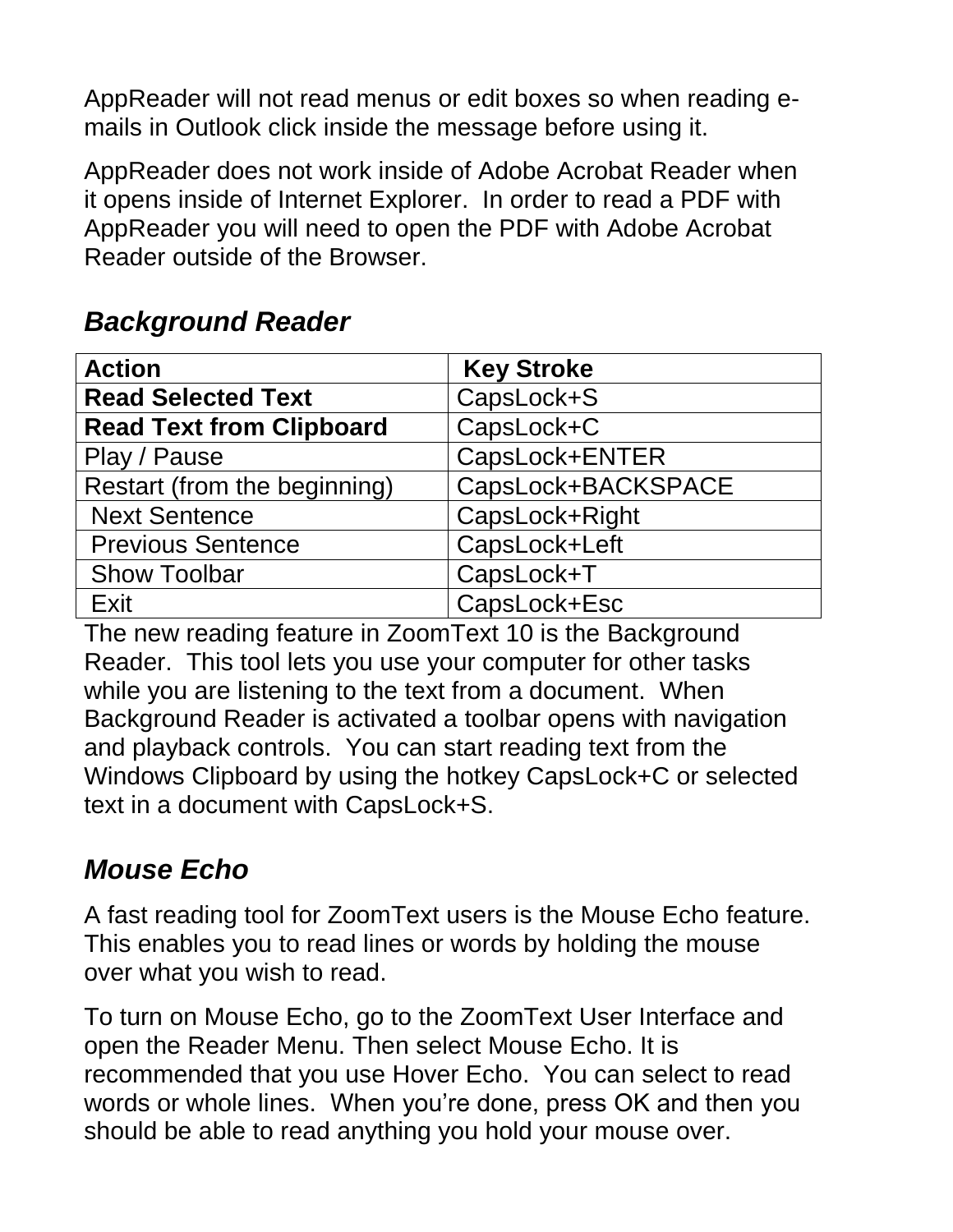#### **Web Finder**

To Activate Web Finder: Alt+Shift+W

You can use Web Finder to find text, links, headings, or other webpage elements on a web page. By typing words into the Search edit box links and text appear in the Web Page Items combo box. By selecting one of the items in the combo box you can Execute or scroll to the location on the webpage, or read from that point using AppReader.

If you press enter in the Search for edit box the dialog will execute the first option in the Web Page Items combo box.

# *Using DocReader:*

To Activate DocReader: Alt+Shift+D

All other hotkeys are the same as AppReader and other standard Zoom Text functions.

DocReader takes the text from a word document, web page, or email and places it into a separate reading window so that you can manipulate the text to easily visually read or to follow along with the speech.

DocReader has two modes for reading. The first is Prompter View which lines the text up and reads through it like it would appear on a teleprompter. Prompter view is the default view of DocReader. The second is Ticker View which displays the magnified text in a single line across the top of a 1x magnification document. They call it Ticker view because it looks like it's being fed across the screen like a Wall Street Ticker Tape. Both views are made to use with or without speech. The current word being read is highlighted with a box around it. In Ticker view the current word is highlighted in the ticker as well as in the 1x document below it.